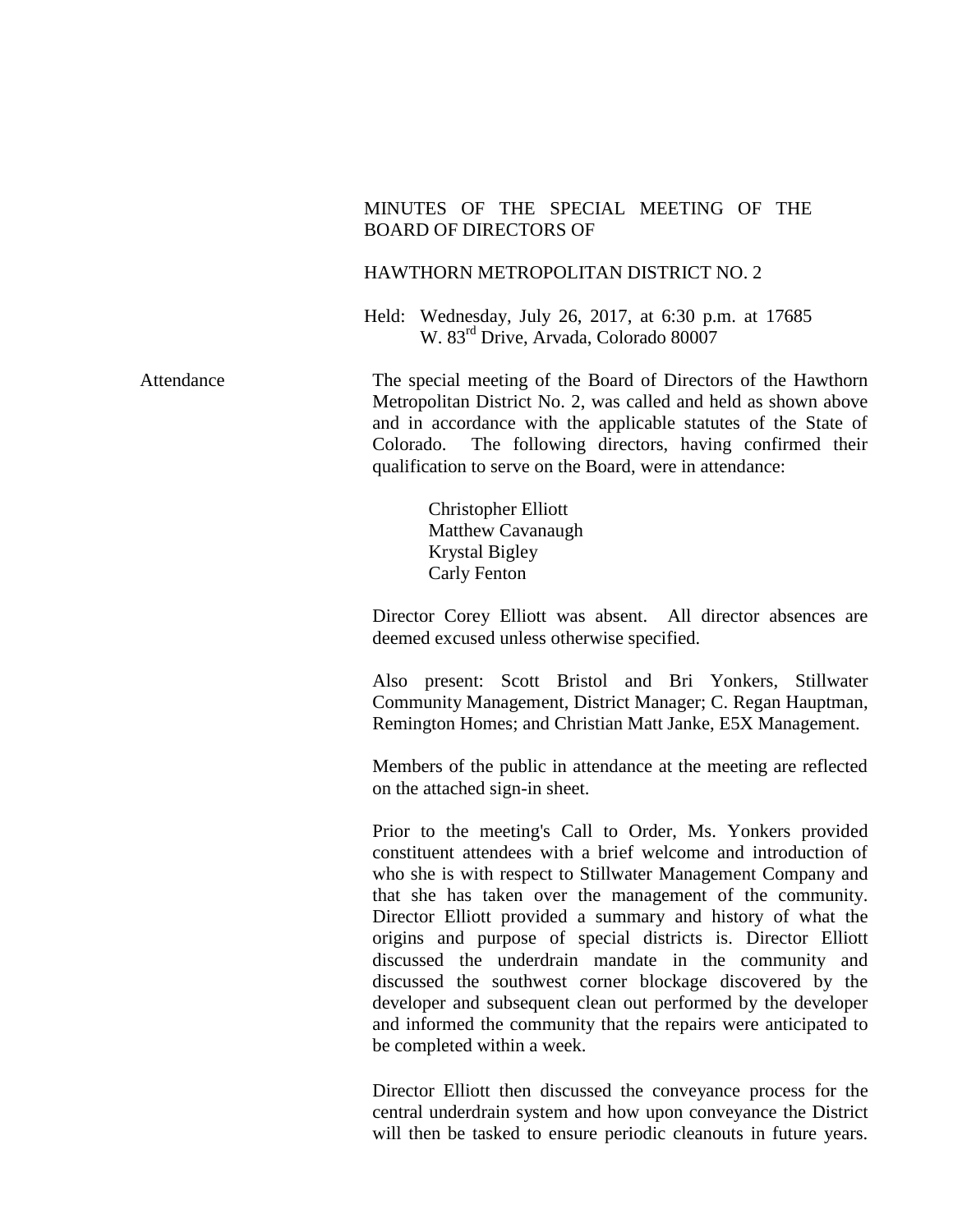|                                                   | There was a lively discussion from multiple constituent attendees<br>concerning the clarity of the Newsletter sent to the community<br>following the June special meeting, and how Lennar has not been<br>responsive to constituent attendee requests to address the issues of<br>drainage and water standing in yard and sump pump activity.                                                        |
|---------------------------------------------------|------------------------------------------------------------------------------------------------------------------------------------------------------------------------------------------------------------------------------------------------------------------------------------------------------------------------------------------------------------------------------------------------------|
|                                                   | Director Bigley again relayed her personal homeowner<br>experience related to her home having a blockage in a drain<br>exiting and accessed from her private property, but a video scope<br>completed prior to closing demonstrated this and was presented to<br>Lennar, Lennar then fixed the issue, Director Bigley indicated the<br>cost of the scope completed by Roto-Rooter cost her \$100.00. |
|                                                   | Multiple constituent attendees requested the District assist with<br>organizing a meeting/public forum to be held with representatives<br>from the County, the District, the Developer and Lennar present<br>to discuss the issues various home owners are having. The Board<br>indicated a follow up would be initiated.                                                                            |
|                                                   | Multiple constituent attendees requested another follow up letter<br>from the District be provided to the community discussing the<br>Developer underdrain in lay terms for ease in understanding the<br>overall issue. The Board indicated a follow up would be initiated.                                                                                                                          |
| <b>Call to Order</b>                              | It was noted by Director Bigley that a quorum of the Board was<br>present and the meeting was called to order.                                                                                                                                                                                                                                                                                       |
| <b>Conflict of Interest</b><br><b>Disclosures</b> | Ms. Bigley advised the Board that pursuant to Colorado law,<br>certain disclosures by the Directors may be required prior to<br>taking official action at the meeting. The agenda for the meeting<br>was reviewed, following which each Director confirmed that<br>nothing appeared on the agenda for which disclosure certificates<br>had not been filed.                                           |
|                                                   | The Board determined that participation by the directors with<br>potential conflicts of interest was necessary to obtain a quorum or<br>otherwise enable lawful action to occur.                                                                                                                                                                                                                     |
| Agenda                                            | Director Bigley presented the Board with the agenda for the<br>meeting for consideration. Following discussion, upon a motion<br>duly made and seconded, the Board unanimously approved the<br>agenda as presented.                                                                                                                                                                                  |
| <b>Public Comment</b>                             | Ms. Sharon Rodsky expressed that a landscaping beauty band was<br>needed at the mailboxes and pathway along Eldora, between 59 <sup>th</sup><br>and $60^{\text{th}}$ .                                                                                                                                                                                                                               |
|                                                   | Ms. Lynda Haulenbeek was concerned with the hill next to the                                                                                                                                                                                                                                                                                                                                         |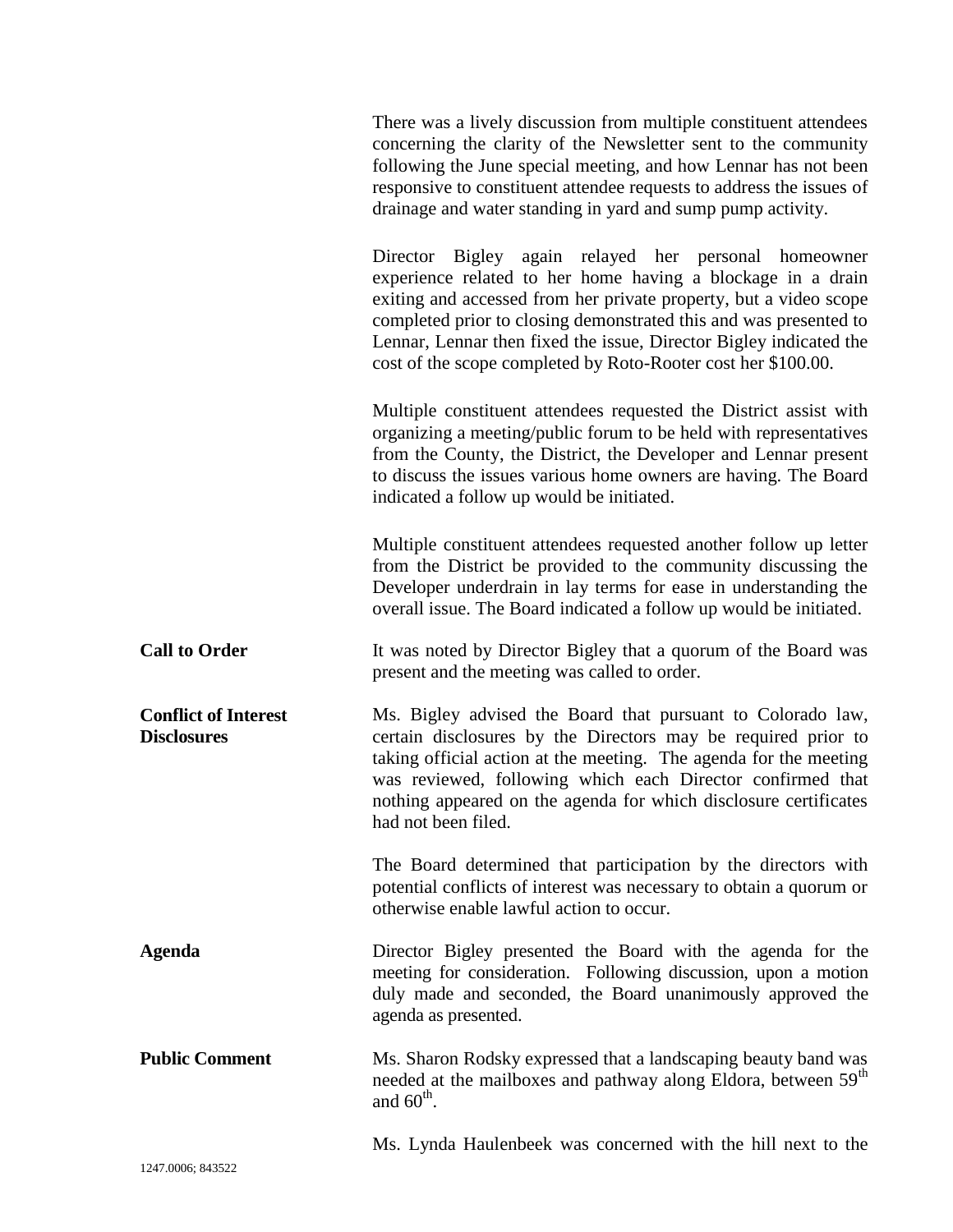playground needing attention from the landscaping company. Director Bigley and Director Fenton informed Ms. Haulenbeck that after a walk (herein referred to as the "Walk") with Stillwater and Keesen on July 12, 2017, this topic was addressed and a request was made for landscape architects from Keesen to develop a plan to address and beautify that area specifically.

Mr. Jack Hedgen expressed concerns with erosion by tables and sidewalks on the northeast area near the soccer fields. Director Bigley indicated this was also addressed during the Walk and would be addressed by the landscaping company.

Mr. John Charinard requested a status of the replacement of dead trees within open spaces throughout the neighborhood. Director Bigley indicated this was also addressed during the Walk and would be addressed by the Board as numerous ideas to correct were presented. Director Fenton informed Mr. Charinard that beautification was a significant concern to her and the Board and while these items may not be addressed immediately that the Board is working to find solutions in the coming weeks and months.

Ms. Julia Griffith Requested a status of the replacement of dead trees along Gilbert. Director Bigley indicated this was also addressed during the Walk and would be addressed by the Board as numerous ideas to correct were presented. Director Fenton informed Mr. Griffith that various trees had been tagged and while these items may not be addressed immediately that the Board is working to find solutions in the coming weeks and months.

Mr. Joe Perry and Ms. Jean Kammer expressed concern that trash is not being removed within the District water ways. Ms. Yonkers noted these had been set for trash removal during that week.

Mr. Mike Dillon noted that an apparent "pond" exists behind his and his neighbor's home, the drainage ditch appears to be clogged and there is sitting water. The Board indicated a review of same.

Ms. Julie Brison expressed concerns that there are some ropes hanging higher up in a couple of trees near the volleyball courts, these were discussed as offensive. Ms. Brison reiterated these were not the tree rope swing. The Board requested Stillwater to review and remove.

**Approval of Minutes from** Director Bigley presented the Board with the June 26, 2017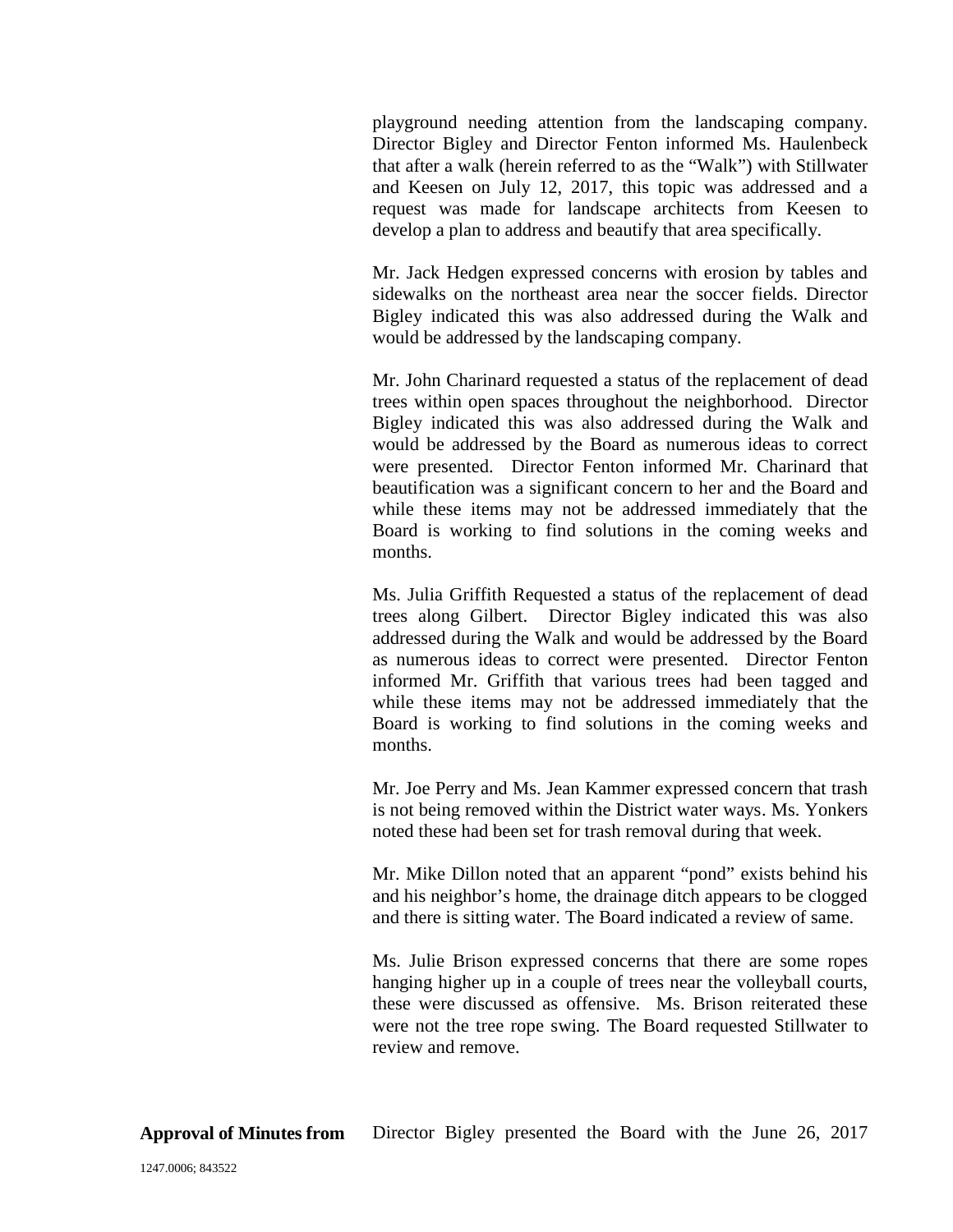| the June 26, 2017 Special<br><b>Meeting</b>                                                 | minutes for consideration. Following discussion, upon a motion<br>duly made and seconded, the Board unanimously approved the<br>minutes.                                                                                                                                                                                                                                                                                                                                                                                                                                                                                                                                                                                                                                                  |
|---------------------------------------------------------------------------------------------|-------------------------------------------------------------------------------------------------------------------------------------------------------------------------------------------------------------------------------------------------------------------------------------------------------------------------------------------------------------------------------------------------------------------------------------------------------------------------------------------------------------------------------------------------------------------------------------------------------------------------------------------------------------------------------------------------------------------------------------------------------------------------------------------|
| <b>Facilities Management</b>                                                                |                                                                                                                                                                                                                                                                                                                                                                                                                                                                                                                                                                                                                                                                                                                                                                                           |
| Discuss Scope of Services<br>with Keesen Landscape<br>Management for Landscape<br>Services  | The Board engaged in a discussion regarding the scope of<br>services with Keesen Landscape Management for landscape<br>services. Mr. Bristol expanded on the same and referenced the<br>Walk. No action was taken.                                                                                                                                                                                                                                                                                                                                                                                                                                                                                                                                                                        |
| <b>Discuss Native Habitat</b><br>Development                                                | The Board engaged in a discussion regarding native habitat<br>development. Mr. Bristol expanded on the same and mentioned<br>the seasons which planting native grasses works best. No action<br>was taken.                                                                                                                                                                                                                                                                                                                                                                                                                                                                                                                                                                                |
| Discuss Procedure for<br><b>Contacting Stillwater</b><br><b>Community Management</b>        | The Board engaged in a discussion regarding the procedure for<br>contacting Stillwater Community Management. Mr. Bristol<br>discussed changes set to improve responsiveness to the District<br>and re-introduced Ms. Yonkers who is the new community<br>manager. It was expressed that all emails and calls for District<br>specific questions should go to her, but District issues of a general<br>nature, such as fee payment, can now be handled by any<br>Stillwater manager. It was requested that a once a month<br>newsletter go out to the community, Ms. Yonkers indicated she<br>would do so. It was also mentioned that upcoming meetings<br>being noted on the website and in the newsletter would be helpful.<br>Ms. Yonkers indicated she would include that information. |
| <b>Update Regarding</b><br><b>Underdrain System</b>                                         | Note that Director Elliott and Director Bigley had given an update<br>prior to the meeting and no further discussions were held.                                                                                                                                                                                                                                                                                                                                                                                                                                                                                                                                                                                                                                                          |
| Move Forward with Process<br>for Constitution of<br><b>Management Advisory</b><br>Committee | The Board engaged in a discussion regarding the process for the<br>constitution of a Management Advisory Committee. Two<br>volunteers expressed a willingness and desire to participate, Steve<br>Pate and Sharon Rodsky. The committee would be tasked with<br>reviewing requests for proposals, bids, and set a scope of work for<br>2018 management services. Director Bigley will also serve on the<br>advisory committee. Following discussion, upon a motion duly<br>made and seconded, the Board unanimously approved the<br>creation of the ad hoc advisory committee and appointed Mr.<br>Pate, Ms. Rodsky, and Director Bigley to serve on the committee.                                                                                                                       |
| <b>Owner Open Forum</b>                                                                     | None.                                                                                                                                                                                                                                                                                                                                                                                                                                                                                                                                                                                                                                                                                                                                                                                     |
| <b>Other Business</b>                                                                       | None.                                                                                                                                                                                                                                                                                                                                                                                                                                                                                                                                                                                                                                                                                                                                                                                     |
| <b>Next Meeting</b>                                                                         | The next meeting is scheduled for Monday, September 11, 2017 at                                                                                                                                                                                                                                                                                                                                                                                                                                                                                                                                                                                                                                                                                                                           |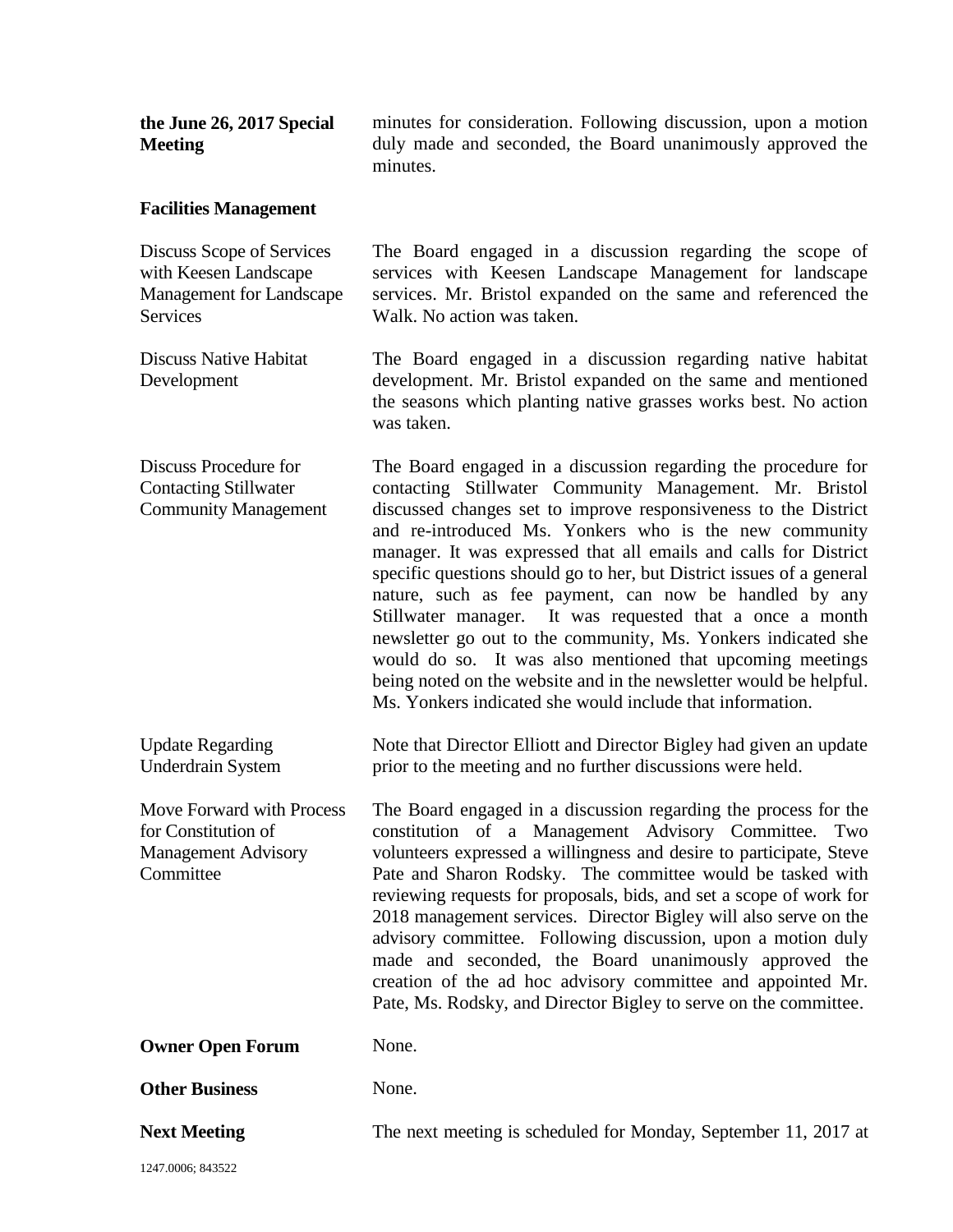2:00 P.M. at 17685 W. 83<sup>rd</sup> Drive, Arvada, Colorado.

Adjournment

There being no further business to come before the Board, and following discussion and upon motion duly made, seconded and unanimously carried, the Board determined to adjourn the meeting.

The foregoing constitutes a true and correct copy of the minutes of the above-referenced meeting.

Assistant Secretary for the Meeting

The foregoing minutes were approved on the 11<sup>th</sup> day of September, 2017.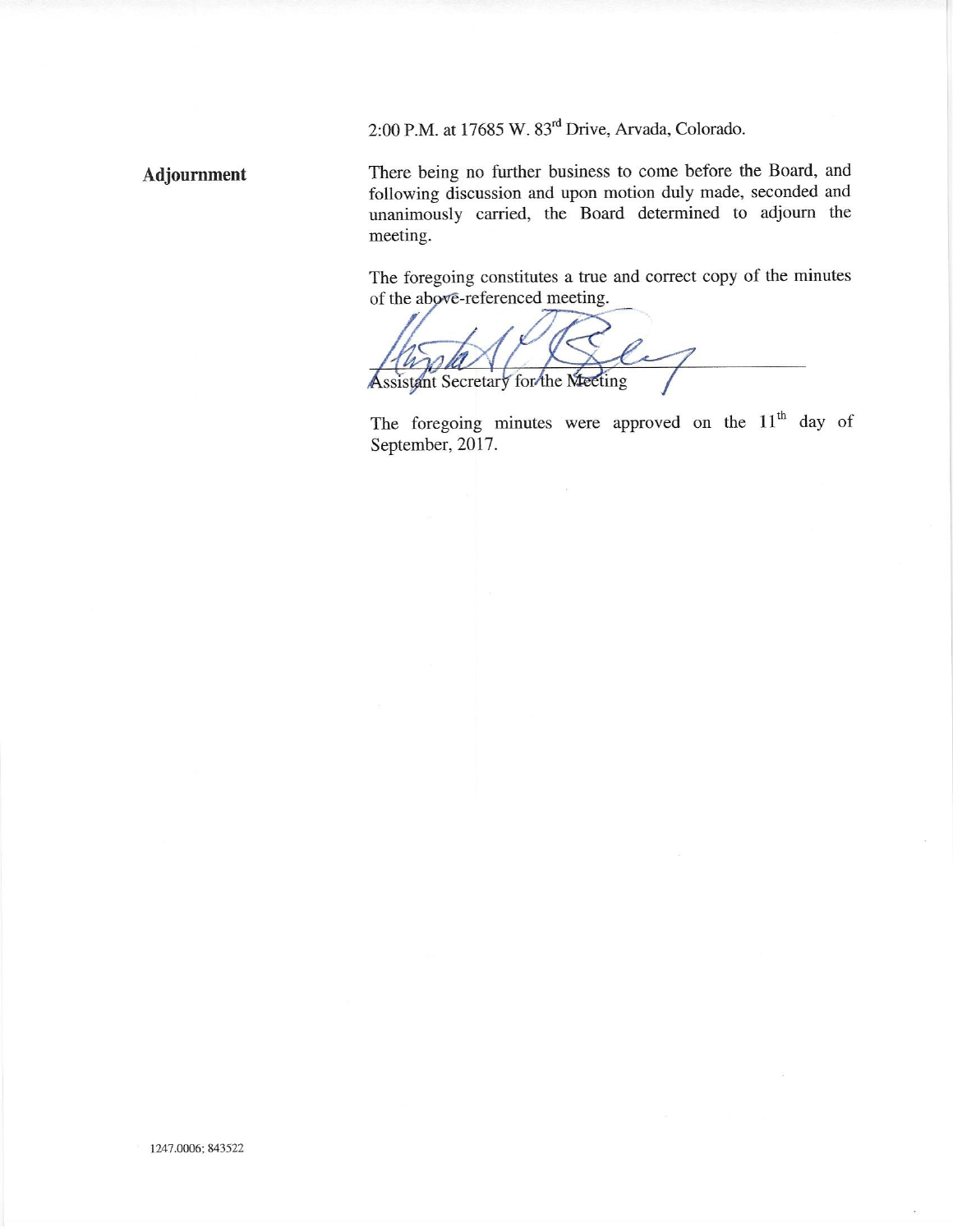## **SIGN-IN SHEET**

 $\begin{array}{c} {\rm HAWTHORN~METROPOLITAN~DISTRICT~NO, 2}\\ {\rm July~26, 2017} \end{array}$ 

 $\vec{\xi}$ 

| <b>FULL NAME</b>           |
|----------------------------|
|                            |
| JULIA GRIFFITH             |
| RSINÉE #SQOH+ MQCOO!       |
| $W+u$ +<br>$<$ , c $\pm 1$ |
| ean tammerer/ere lerri     |
| ESON Phillips Addricial    |
| Julie Brisson              |
| Onleye GAC254              |
| Juda Haulenbeek            |
| Prier<br>& obact           |
| CRAIH TAYLOR               |
| Sharon BRODSCH             |
| srett veltier              |
| MERI) CHAZMAN              |
| STEVIE PHTE                |
| Knnifer Bestafka           |
|                            |
| John / KAREN Chainmand     |
| Jason Cast 4005            |
|                            |
| 1247.0008; 840974          |
|                            |
| Mike Dillon                |
|                            |
|                            |